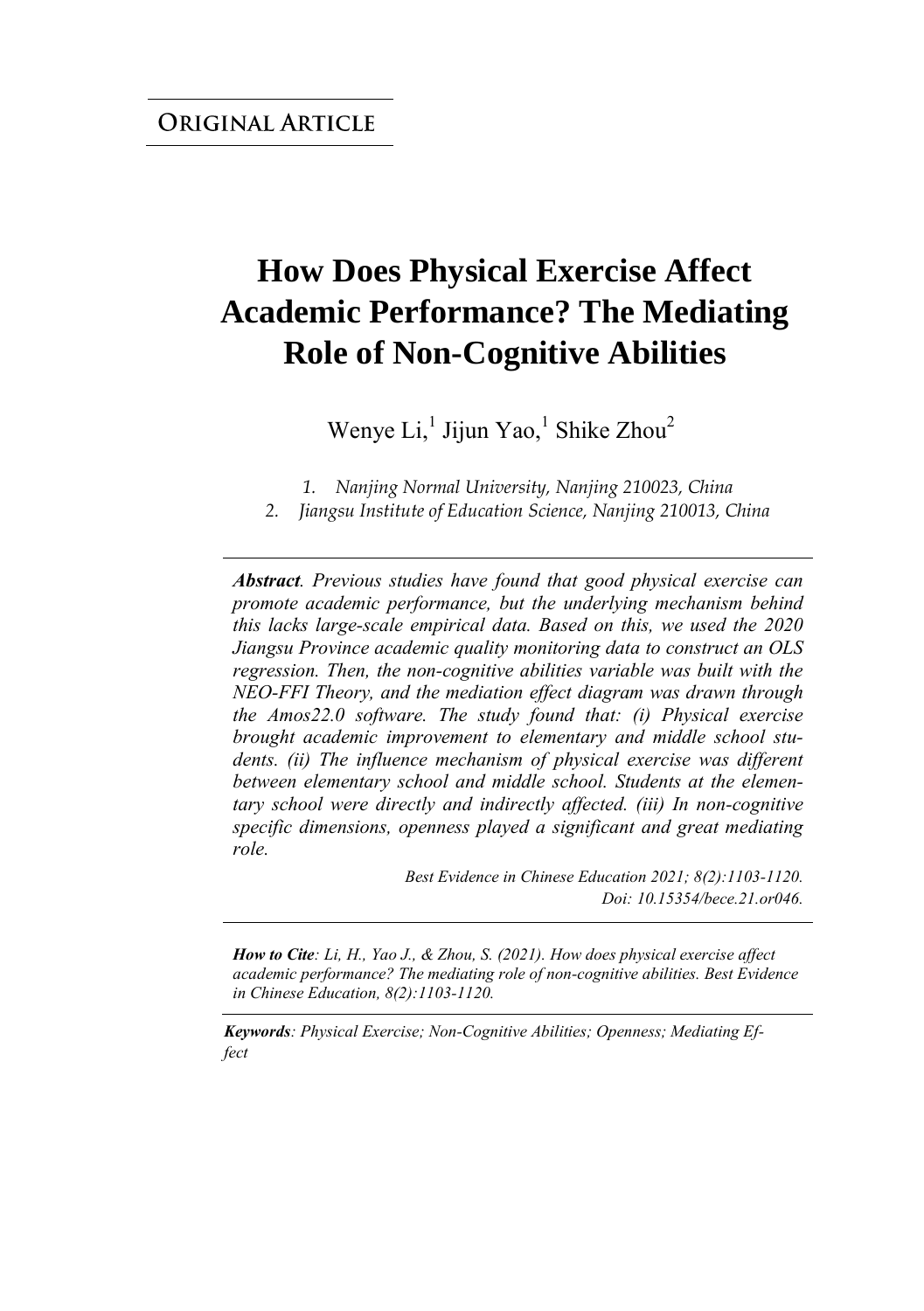## **Literature Review and Questions**

NHANCING the physique of the national citizen has always been a livelihood issue of the country's focus. As an essential means, physical exercise has been highly valued at different times. Since the launch of "Sunshine Sports" in 2007, the value of physical exercise has been universally recognized. However, the question parents and teachers are more concerned about is if physical exercise can promote the improvement of academic performance and that is still unclear. Physical exercise can strengthen the body, but spend time on physical exercise instead of extracurricular learning, parents will inevitably worry that the physical exercise "occupies" the study time and causes children's academic performance to decline. Especially in the critical stage of entering higher education, many schools will even suspend physical exercise courses and increase academic courses. In recent years, the "quiet large class breaks" have also become a microcosm of the embarrassing position of physical exercise. Physical exercise seems to be "unrelated" to improving academic performance, and there is a general situation of "emphasizing academics and neglecting sports" throughout China. In the embarrassing public opinion, what is the relationship between physical exercise and students' academic performance? High-quality empirical research is urgently needed to find the answer to it. Especially in the context of reducing student's burdens and increasing students' efficiency, what physical exercise can bring to education is related to every student, parent, and educator. E

The discussion on the relationship between physical exercise and students' academic performance can be traced back to the 1950s. Based on the sample data of students in third and fifth grades, Gleason et al. (1958) found a weak correlation between physical exercise and students' academic performance. Subsequent studies have mostly adopted experimental research methods and found that physical exercise can promote academic performance to a certain extent. Such studies were often based on physiology or psychology for theoretical construction. From the perspective of Arousal Theory, it was believed that the physical exercise that students engage in could effectively improve their brain's execution level and make them have better task performance. How-

© 2021 Insights Publisher. All rights reserved.

*About the Authors: Wenye Li, Graduate Student, School of Educational Science, Nanjing Normal University, Nanjing 210023, Jiangsu, China. E-mail[: 841659607@qq.com](mailto:841659607@qq.com)*

*Shike Zhou, Senior Teacher of Middle School, Jiangsu Institute of Education Science, Nanjing 210013, Jiangsu, China. E-mail[: jyszsk@163.com](mailto:jyszsk@163.com)*

*Correspondence to: Jijun Yao, Professor, School of Educational Science, Nanjing Normal University, Nanjing 210023, Jiangsu, China. E-mail[: yaojijun\\_njnu@163.com](mailto:yaojijun_njnu@163.com)*

*Funding: This research is the phased result of the "Research on the Relationship between Physical Exercise and Student Development" (No.: KYCX21\_1301) of the Jiangsu Province Graduate Research and Practice Innovation Program. This study was supported by the Jiangsu Provincial Superior Discipline Construction Project (PAPD). Conflict of Interests: None.* 

Creative Commons Non Commercial CC BY-NC: This article is distributed under the terms of the Crea- $\circledcirc$   $\circledcirc$ tive Commons Attribution-NonCommercial 4.0 License (http://www.creativecommons.org/licenses/bync/4.0/) which permits non-commercial use, reproduction and distribution of the work without further permission provided the original work is attributed by the Insights Publisher.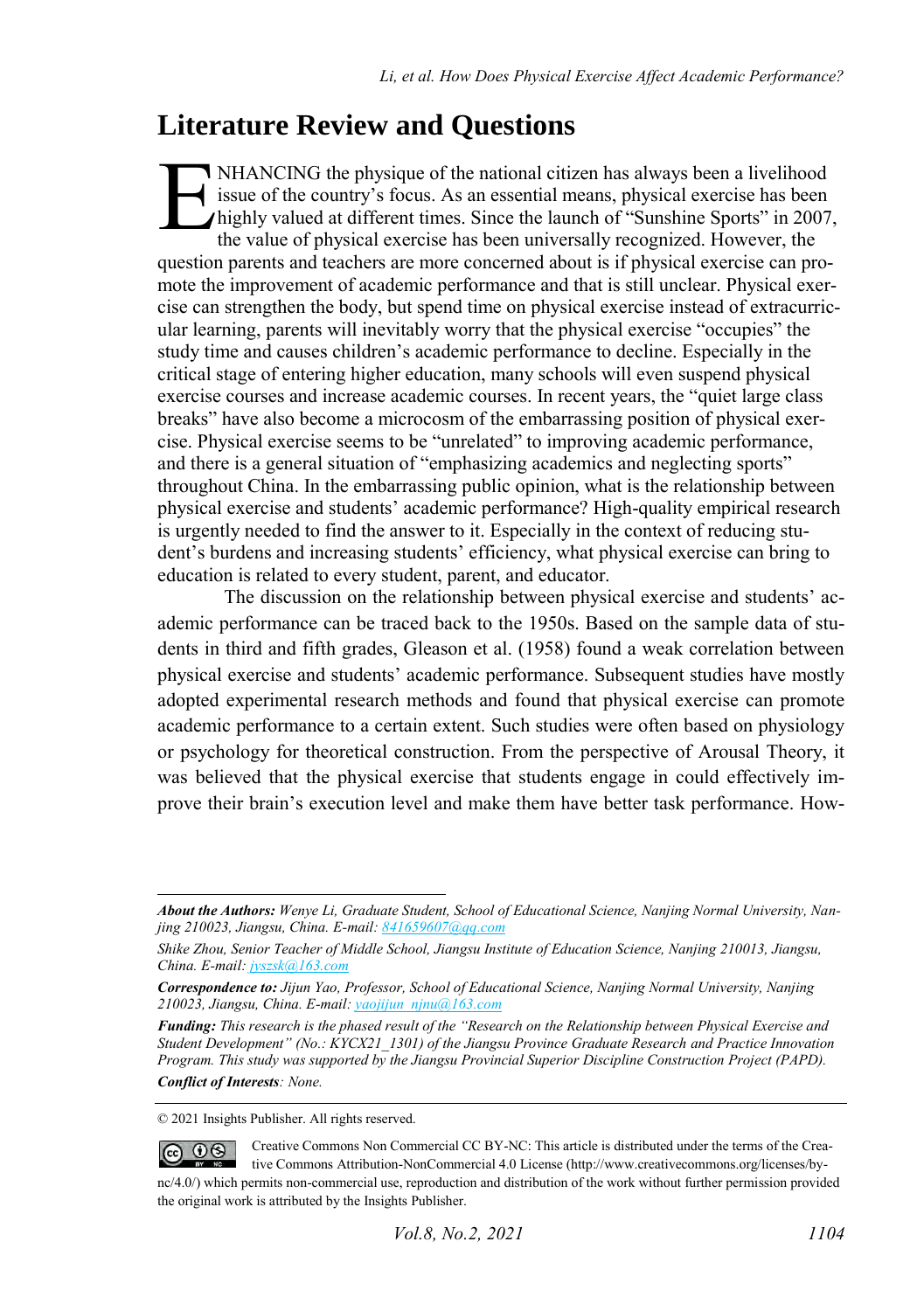ever, the control of confounding variables in this kind of study was not comprehensive, and the attributes of a single discipline were evident. Thus, it had failed to achieve the intersection and breakthrough of theories between disciplines.

With the development of measurement technology and the continuous progress of cognitive psychology and neurobiology, the studies on the relationship between physical exercise and the academic performance had become more systematic and mature. On the basis of controlling some of the confounding variables, many researchers have found that students engaging in specific physical exercises can effectively improve their cognitive abilities or academic performance. The value of physical exercise in education quality and fairness has been effectively demonstrated. For example, Fang Liming, based on adolescent samples in the CEPS database, used the PSM method to control the endogeneity of the samples and found that physical exercise can not only improve the academic performance of adolescents but also effectively improve the academic performance of students from economically disadvantaged families and achieve educational equity. Such findings have also been verified in the study of Fang Chao et al. (2021). Quantile regression results found that physical exercise can reduce the difference between high and low quantile students and has a fair value that cannot be ignored. In addition, many researchers based on the sampling of regional samples also found that the frequency or duration of physical exercises of students was highly correlated with academic performance. The meta-analysis results also showed that allowing students to engage in physical exercise is conducive to improved academic performance.

The studies, as mentioned above, have formed two sets of mechanisms of physiology and psychology in terms of the influence mechanism of physical exercise. The former emphasized the "strengthening" of physical exercise and believed that students improve their health through physical exercise and thus improve their academic performance. For example, Zhang et al. (2016) found that physical exercise can improve the quality of sleep of students and improve the academic performance of high school students. The latter focuses on the "mental health" effect of physical exercise. It was believed that physical exercise effectively relieves students' inner pressure and improves self-efficacy, which in turn enhances classroom performance and promotes academic performance. For example, the study of Zhang et al. (2021) selected peer relationship and self-confidence as the mediating variables and found that physical exercise promoted the improvement of both and thereby improved academic performance. Zhou (2018) used self-esteem as an intermediary variable and found that it played an essential role between physical exercise and academic achievement of college students.

Taken together, the existing research has provided sufficient evidence for the positive effects of physical exercise. However, there are still apparent shortcomings behind these pieces of evidence. On the one hand, the sample size was not enough, and high-quality, large-scale data analysis was still needed to verify this positive effect. On the other hand, many studies were not adequate in controlling confounding variables. They failed to control variables such as family background, which may cause bias in the regression results. In terms of influence mechanism, there may be multiple influence paths between physical exercise and academic performance. Many studies often select a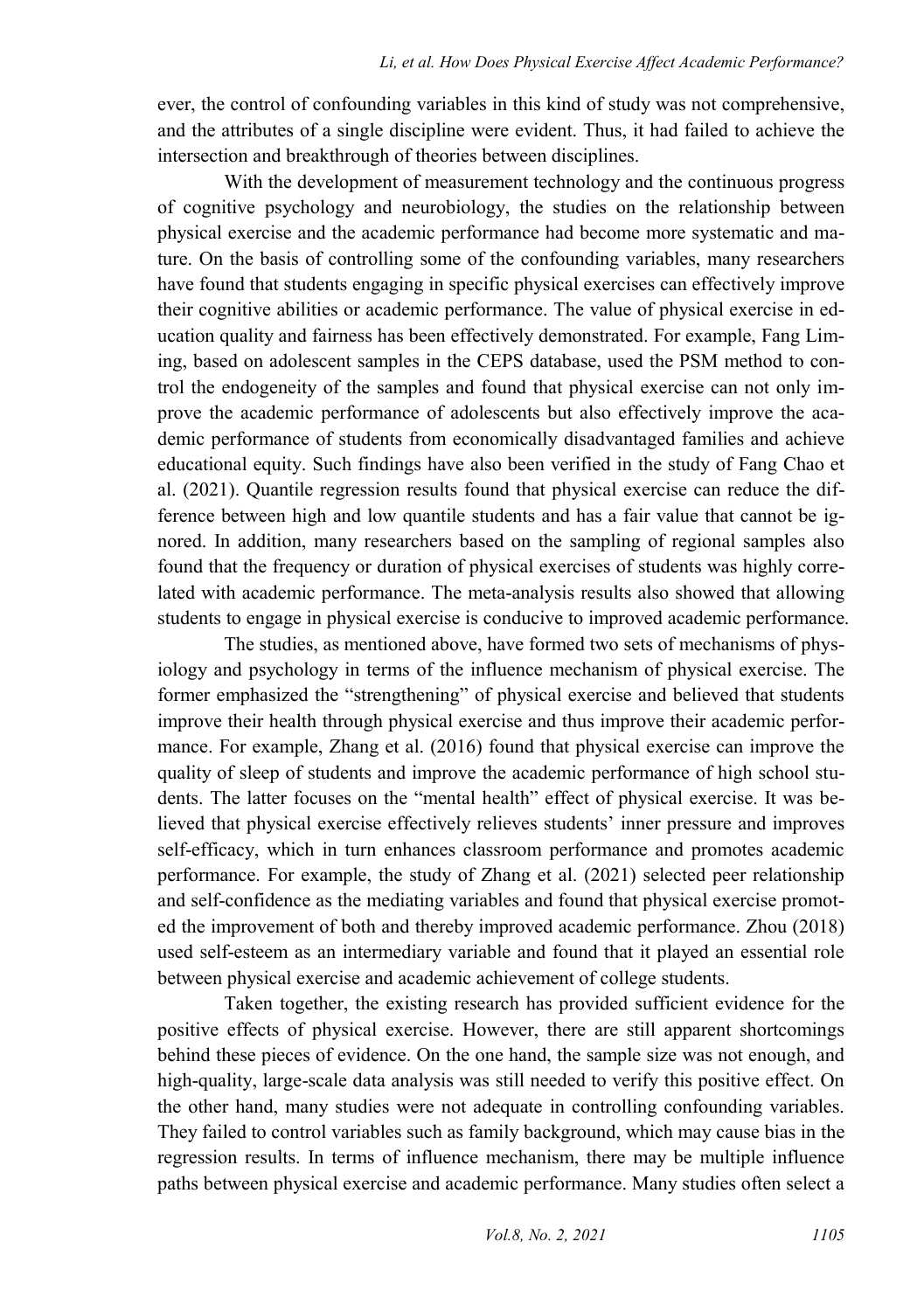single intermediary variable. Most of them were psychological or physical variables related to cognitive ability but ignored the non-cognitive abilities highly correlated with students' academic performance. As a concept corresponding to cognitive abilities that emerged during the development of human capital theory, non-cognitive abilities were often regarded as critical abilities in the 21st century (Huang et al., 2017; Xu, 2017). In empirical research, many empirical studies had also selected non-cognitive abilities as the core explanatory variable. However, the theoretical frameworks they were based on are relatively vague. They often defined self-efficacy, peer relationships, and other existences unrelated to cognition in a broad sense as non-cognitive abilities. These concepts did not have the attribute of "ability." Therefore, in terms of mechanism research, the number of existing studies on the mediating variables is insufficient. The theory is not yet systematic, and the exploration of non-cognitive abilities is not comprehensive. Based on this, this study will adopt the more popular NEO-FFI Theory (Neuroticism Extraversion Openness Five Factor Inventory). We subdivided non-cognitive abilities into openness, conscientiousness, extraversion, agreeableness and neuroticism (Costa et al.,1985; Meng, 2003; Wang, 1994). The following questions are verified and discussed by constructing the non-cognitive abilities variable and assuming it as a mediating variable between physical exercise and academic performance.

- *1. Can physical exercise improve students' academic performance?*
- *2. Can physical exercise promote students' academic performance through noncognitive abilities?*
- *3. Which non-cognitive abilities does physical exercise mainly use to promote students' academic performance?*

## **Methodology**

## *Research Ideas*

This study first verified the relationship between physical exercise and academic performance by constructing a regression model and calculating regression coefficients. Subsequently, intermediary variables are included to explore possible influence mechanisms and demonstrate the vital role of non-cognitive abilities in students' academic performance. Finally, the mediation effect is calculated, and the path coefficient diagram is drawn. The effect size of each path is compared to explore the role of each dimension in the non-cognitive dimension in more detail.

## **Variable Selection**

## *Core Explanatory Variables*

## **Physical Exercise**

Students need to answer the daily physical exercise frequency in this test. They choose from five options: "No", "Less than 1 hour", "1-2 hours", "2-3 hours" and "3-5 hours".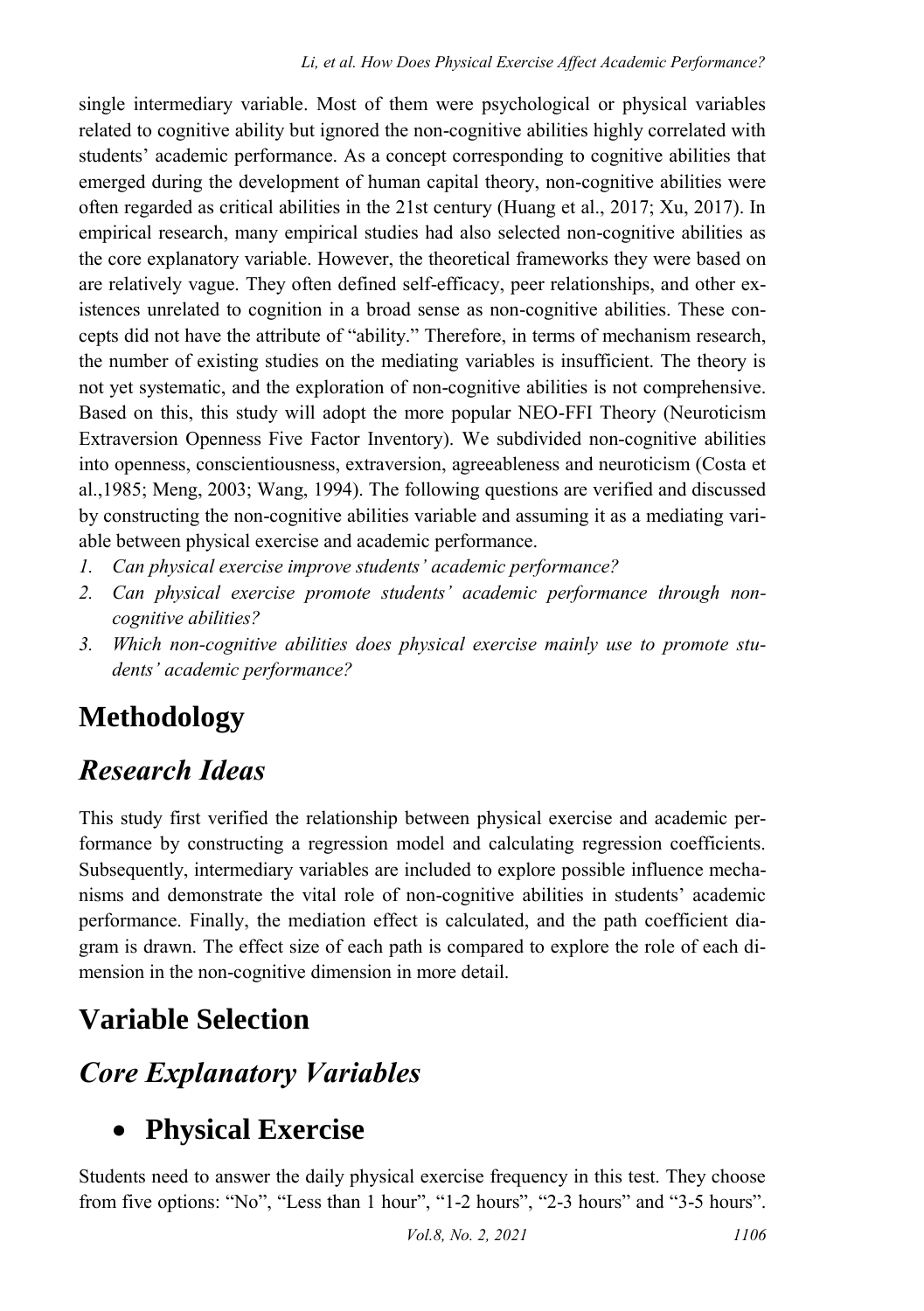In the elementary school sample, 26.9 percent of students failed to meet the one-hour exercise standard while in the middle school sample this accounted for 41.1 percent.

### **Non-Cognitive Abilities**

This study used the NEO-FFI Theory to subdivide sub-cognitive ability into five dimensions: openness, conscientiousness, extraversion, agreeableness, and neuroticism. Among them, neuroticism is a negative personality, which has been transformed into an upbeat personality. Openness mainly refers to students' ability to accept new things and use methods to solve problems. Conscientiousness primarily refers to the degree of effort that students have to accomplish their goals and whether they persist in the end. Extraversion refers to the enthusiasm and vitality of students, higher extraversion indicates that students have better peer relationships. Agreeableness refers to the ability of students to show altruistic behavior. Finally, neuroticism refers to the power of students to control emotions. Since the above five dimensions are all latent variables, it isn't easy to measure intuitively. Therefore, the five dimensions were all set with 3-4 questions for measurement, and the principal component method was used to fit the score. The elementary school and middle school samples were tested separately. The  $\alpha$  indicators of the five dimensions were all in the interval of [0.6, 0.8], indicating that the data has good reliability. In terms of validity, the RMSEA indicators of the five dimensions were all less than 0.07, meaning a good fit, and the CFI and TLI are both greater than 0.9, and the validity is good. More statistics can be found in **Table 1**.

### **Explained Variable**

The academic performance middle school students participating in were divided into Chinese, mathematics, English, biology, geography, and physics; and the elementary school was divided into Chinese, mathematics and English. Considering the academic burden and other reasons, each student in the middle school only tested two subjects and the elementary school only tried one subject. Considering that there are apparent differences between subjects, it is impossible to simply take the subject scores of the students as the total score. Moreover, regression by the subject may cause the lack of a large area of samples. Therefore, after collecting the data, we decided to fit a regression model based on other items in the questionnaire that may be related to the results; and then performed multiple imputations on the results of the test subjects that the sample did not take to generate the general scores. Such methods are often used to deal with large areas of missing values in the sample. After getting the results of each subject, considering that the policies for the high school entrance examination in various regions of Jiangsu Province are different, and the examination methods of biology and geography are also different, the middle school's general scores only used the total scores of Chinese, mathematics, English and physics. In contrast, the elementary school used the total scores of Chinese, mathematics and English. As a result, the average score of all subjects in middle school was 555.22, and the average score of all topics in elementary school was 515.19.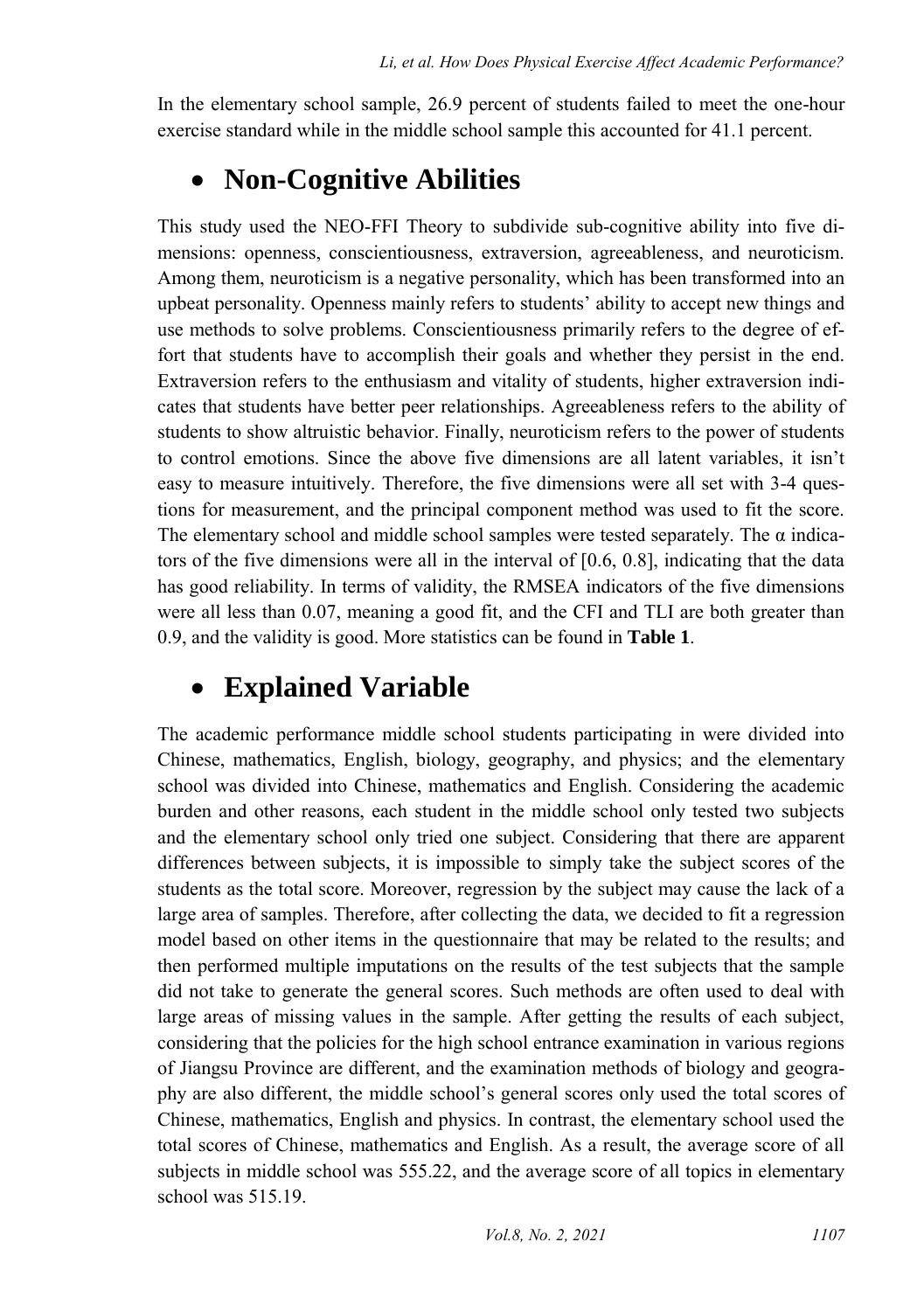### *Control Variable*

To avoid missing variables cause biased estimation of regression coefficients, this study incorporated students' family background variables, demographic variables, and school background variables into the regression model to control bias. In sociological research, students' stock of family capital can influence students' academic performance through intergenerational inheritance. These capitals cover three forms: economy, culture, and society. In this study, we averaged the number of students' reports about the items owned by student families and used it as proxy variables of economic capital. Students needed to answer the number of particular items (such as televisions, computers, cars, etc.) owned by the family. A total of nine questions were set. In terms of society capital, using the "*Chinese Occupation Classification Dictionary (2015)"* as a reference, the parents' occupations were assigned, sorted (scores of 1-8) and standardized, and the highest score of the parents was taken as the social capital in the family background. Finally, the parents' academic qualifications represented the cultural capital. First, the parents' academic qualifications were converted into years of education and assigned values of 9, 12, 16, and 19. After standardization, the highest scores of both parents were taken as the cultural capital of the student's family. In addition, the gender of students was 1 for girls and 0 for boys; the only child status was 0 for only children and 1 for non-only children. The school type was 1 for public and 0 for private. The school area was 1 for urban and 0 for rural areas. The specific sample descriptive statistics were shown in **Table 1**.

#### **Model Setting**

This research will first conduct descriptive statistics on samples of the fifth and eighth grades in Jiangsu Province, locate the physical exercise situation, and construct an OLS regression model, Including core explanatory variables, control variables, and mediation variables to analyze the positive effects of physical exercise and the role of noncognitive abilities in the impact mechanism. The specific model expression is as follows:

$$
Score_i = \beta_0 + \beta_1 Exercise_i + \beta_2 non-cognitive_i + \beta_3 Control_i + \varepsilon_i
$$

Among them, *Score*<sup>*i*</sup> is the average grade of the subject of the *i-th* student.  $\beta$ <sup>*I*</sup> is the regression coefficient of the student's physical exercise situation.  $\beta_2$  is the regression coefficient of students' non-cognitive abilities.  $\beta_3$  is the regression coefficient of the control variable. Finally,  $\varepsilon_i$  is the residual of the regression equation.

### **Data Source and Processing**

This study used the 2020 monitoring data of students' academic quality in compulsory education in Jiangsu Province. The project is carried out once every two years. Two-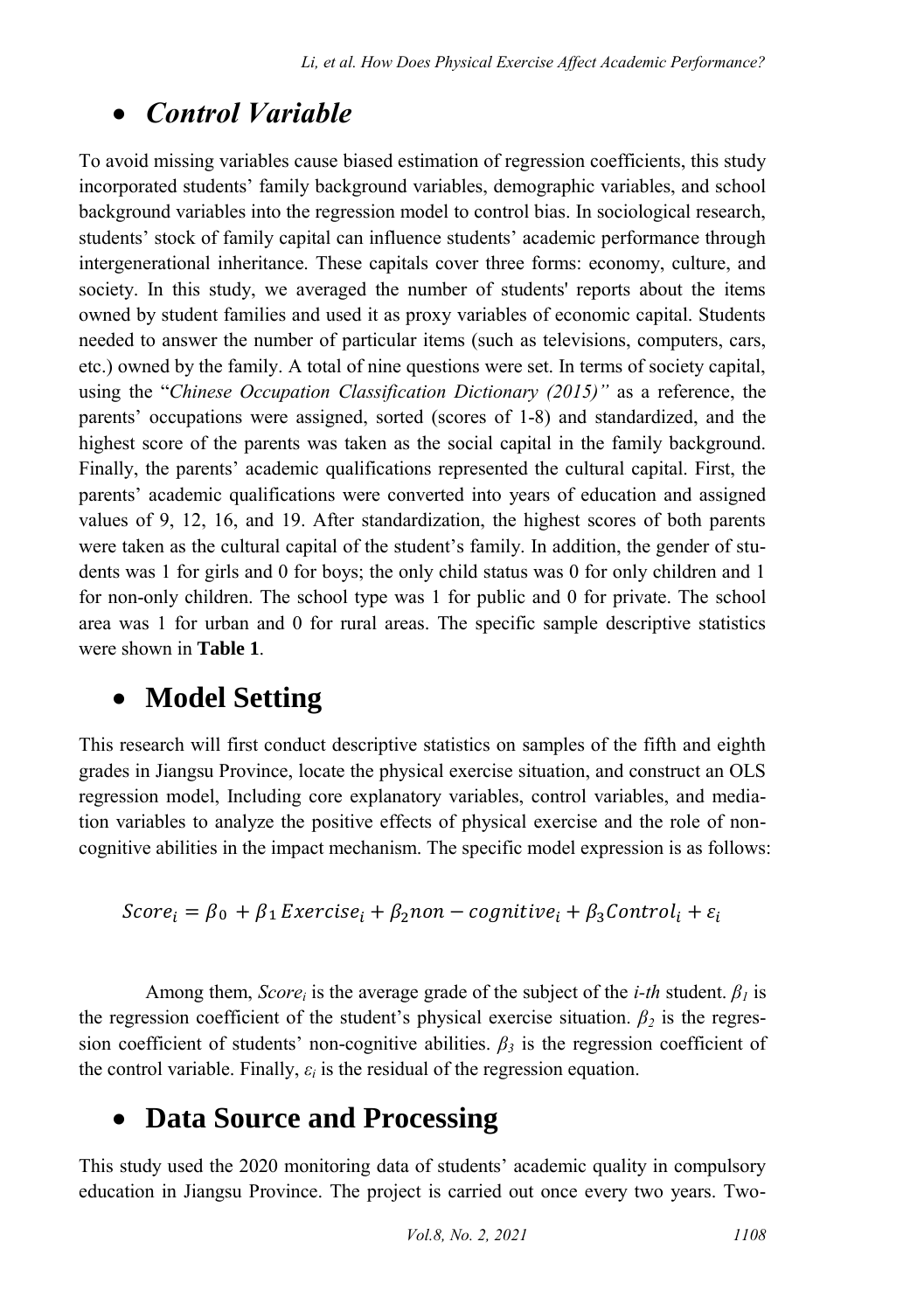| <b>Elementary School</b> |                                                                                              | Mean                                                                                 | <b>Standard Deviation</b>                                                            | <b>Minimum</b>                                                                                      | <b>Maximum</b>                                                                       |                          |             |      |                           |                |                |
|--------------------------|----------------------------------------------------------------------------------------------|--------------------------------------------------------------------------------------|--------------------------------------------------------------------------------------|-----------------------------------------------------------------------------------------------------|--------------------------------------------------------------------------------------|--------------------------|-------------|------|---------------------------|----------------|----------------|
|                          | Only Child                                                                                   | 0.63                                                                                 | 0.48                                                                                 | 1.00                                                                                                | 2.00                                                                                 |                          |             |      |                           |                |                |
|                          | PE Time                                                                                      | 2.88<br>0.64<br>0.87<br>0.48<br>0.03<br>0.69<br>0.49<br>0.03<br>0.04<br>0.01<br>0.05 | 0.80<br>0.48<br>0.34<br>0.50<br>0.99<br>0.29<br>0.33<br>1.00<br>0.98<br>1.00<br>0.97 | 1.00<br>0.00<br>0.00<br>0.00<br>$-3.04$<br>0.00<br>0.00<br>$-4.19$<br>$-3.88$<br>$-4.26$<br>$-4.55$ | 5.00<br>1.00<br>1.00<br>1.00<br>4.21<br>1.00<br>1.00<br>0.80<br>0.89<br>0.79<br>0.71 |                          |             |      |                           |                |                |
|                          | <b>Public School</b>                                                                         |                                                                                      |                                                                                      |                                                                                                     |                                                                                      |                          |             |      |                           |                |                |
|                          | Urban<br>Female<br>Economic Capital<br>Social Capital<br><b>Cultural Capital</b><br>Openness |                                                                                      |                                                                                      |                                                                                                     |                                                                                      |                          |             |      |                           |                |                |
|                          |                                                                                              |                                                                                      |                                                                                      |                                                                                                     |                                                                                      | Responsibility           |             |      |                           |                |                |
|                          |                                                                                              |                                                                                      |                                                                                      |                                                                                                     |                                                                                      | Extraversion<br>Pleasant |             |      |                           |                |                |
|                          |                                                                                              |                                                                                      |                                                                                      |                                                                                                     |                                                                                      |                          | Neuroticism | 0.03 | 0.98                      | $-3.41$        | 0.84           |
|                          |                                                                                              |                                                                                      |                                                                                      |                                                                                                     |                                                                                      | <b>Middle School</b>     |             | Mean | <b>Standard Deviation</b> | <b>Minimum</b> | <b>Maximum</b> |
|                          |                                                                                              |                                                                                      |                                                                                      |                                                                                                     |                                                                                      |                          | Only Child  | 0.55 | 0.50                      | 1.00           | 2.00           |
|                          | PE Time                                                                                      |                                                                                      |                                                                                      |                                                                                                     |                                                                                      |                          | 2.62        | 0.66 | 1.00                      | 5.00           |                |
|                          | Public School                                                                                |                                                                                      |                                                                                      |                                                                                                     |                                                                                      |                          | 0.86        | 0.35 | 0.00                      | 1.00           |                |
|                          | Urban                                                                                        |                                                                                      |                                                                                      |                                                                                                     |                                                                                      |                          | 0.66        | 0.47 | 0.00                      | 1.00           |                |
|                          | Female                                                                                       | 0.47                                                                                 | 0.50                                                                                 | 0.00                                                                                                | 1.00                                                                                 |                          |             |      |                           |                |                |
| Economic Capital         | 0.57                                                                                         | 0.10                                                                                 | 0.25                                                                                 | 1.00                                                                                                |                                                                                      |                          |             |      |                           |                |                |
| Social Capital           | 0.60                                                                                         | 0.29                                                                                 | 0.00                                                                                 | 1.00                                                                                                |                                                                                      |                          |             |      |                           |                |                |
| <b>Cultural Capital</b>  | 0.31                                                                                         | 0.30                                                                                 | 0.00                                                                                 | 1.00                                                                                                |                                                                                      |                          |             |      |                           |                |                |
| Openness                 | 0.00                                                                                         | 1.00                                                                                 | $-3.39$                                                                              | 1.16                                                                                                |                                                                                      |                          |             |      |                           |                |                |
| Responsibility           | 0.01                                                                                         | 1.00                                                                                 | $-2.87$                                                                              | 1.49                                                                                                |                                                                                      |                          |             |      |                           |                |                |
| Extraversion             | $-0.01$                                                                                      | 1.00                                                                                 | $-3.33$                                                                              | 1.38                                                                                                |                                                                                      |                          |             |      |                           |                |                |
|                          |                                                                                              |                                                                                      |                                                                                      |                                                                                                     |                                                                                      |                          |             |      |                           |                |                |
|                          | Pleasant                                                                                     | 0.04                                                                                 | 0.94                                                                                 | $-4.00$                                                                                             | 0.98                                                                                 |                          |             |      |                           |                |                |

stage stratified sampling was used to conduct a sample survey of students, teachers, and school leaders in 13 cities in Jiangsu Province. Among them, a sample of students was randomly selected from the sampled schools, and a total of 213,334 questionnaires for fifth-grade students and 147,432 questionnaires for ninth-grade students were collected. After deleting the samples that failed the polygraph test and missing important information, a total of 156,657 valid elementary school questionnaires and 127,738 useful student questionnaires from middle school were obtained.

## **Results**

## *Regression Analysis Result of Physical Exercise*

In this study, students' average scores were selected as dependent variables, and model 1, model 2, model 3, and model 4 were constructed respectively. Model 1 only incorpo-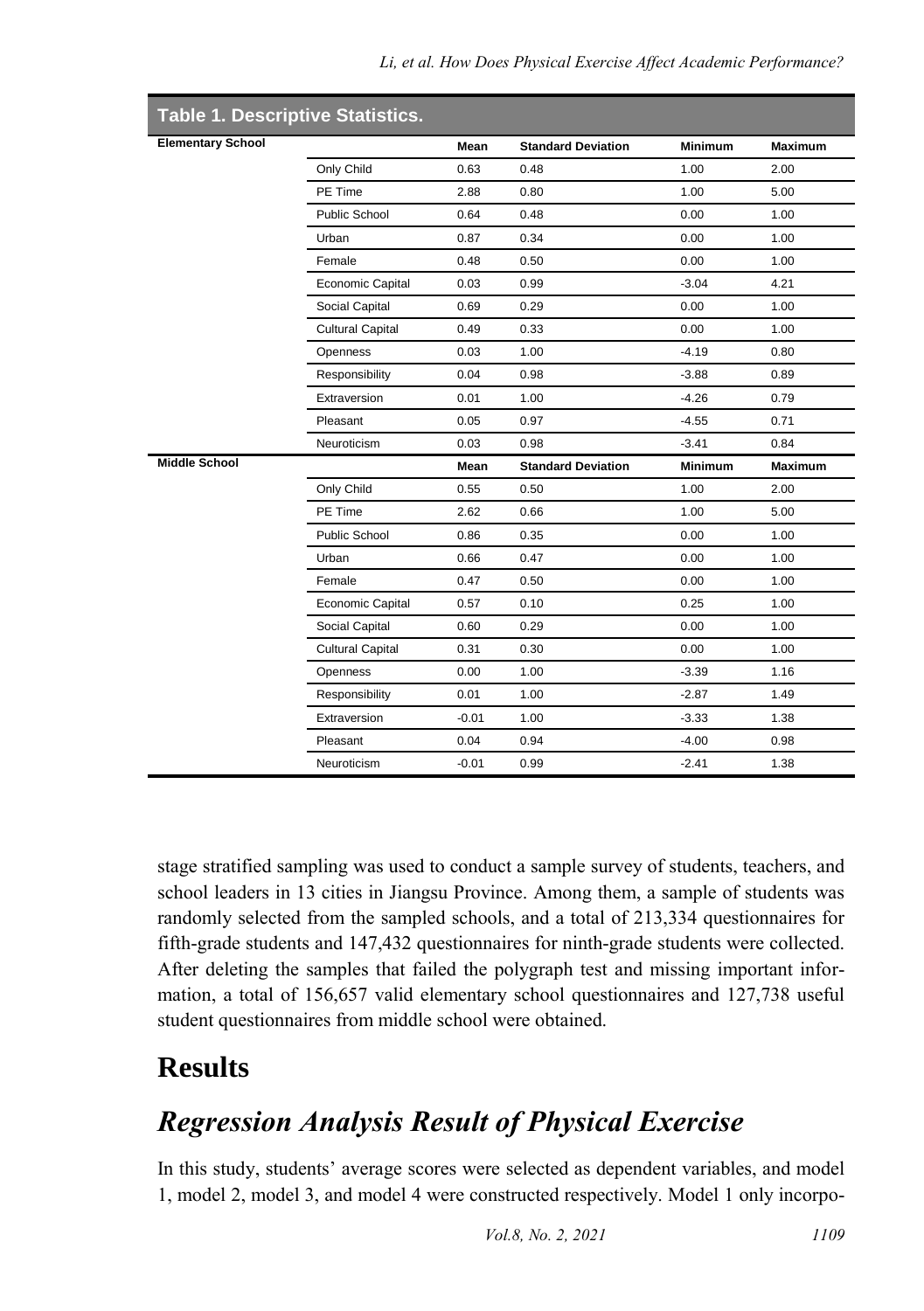| <b>Table 2. OLS Regression Results.</b> |                          |                      |                      |                      |                      |
|-----------------------------------------|--------------------------|----------------------|----------------------|----------------------|----------------------|
|                                         | (Constant)               | Model 1              | Model 2              | Model 3              | Model 4              |
|                                         |                          | 484.50***<br>(0.548) | 509.99***<br>(0.786) | 501.13***<br>(0.867) | 520.70***<br>(0.893) |
|                                         | <b>Physical Exercise</b> | 10.78***             | 10.14***             | $8.69***$            | $3.47***$            |
|                                         |                          | (0.184)              | (0.176)              | (0.176)              | (0.185)              |
|                                         | Non-Only Child           |                      | $-23.48***$          | $-20.74***$          | $-19.81***$          |
|                                         |                          |                      | (0.302)              | (0.303)              | (0.305)              |
|                                         | Public School            |                      | $-2.07***$           | $1.29***$            | 0.75                 |
|                                         |                          |                      | (0.307)              | (0.314)              | (0.318)              |
|                                         | Urban                    |                      | 19.32***             | 13.87***             | $12.33***$           |
|                                         |                          |                      | (0.534)              | (0.529)              | (0.535)              |
|                                         | Female                   |                      | $8.24***$            | $6.71***$            | $4.19***$            |
|                                         |                          |                      | (0.287)              | (0.285)              | (0.289)              |
|                                         | Economic Capital         |                      |                      | $11.49***$           | 10.29***             |
|                                         |                          |                      |                      | (0.154)              | (0.156)              |
| <b>Elementary School</b>                | Social Capital           |                      |                      | $8.06***$            | $6.79***$            |
|                                         |                          |                      |                      | (0.545)              | (0.553)              |
|                                         | <b>Cultural Capital</b>  |                      |                      | 11.06***             | $9.51***$            |
|                                         |                          |                      |                      | (0.498)              | (0.505)              |
|                                         | Openness                 |                      |                      |                      | $10.34***$           |
|                                         |                          |                      |                      |                      | (0.242)              |
|                                         | Responsibility           |                      |                      |                      | $4.17***$            |
|                                         |                          |                      |                      |                      | (0.229)              |
|                                         | Extraversion             |                      |                      |                      | $-0.21$              |
|                                         |                          |                      |                      |                      | (0.245)              |
|                                         | Pleasant                 |                      |                      |                      | $5.76***$            |
|                                         |                          |                      |                      |                      | (0.213)              |
|                                         | Neuroticism              |                      |                      |                      | 0.22                 |
|                                         |                          |                      |                      |                      | (0.188)              |
|                                         | R <sup>2</sup>           | 0.03                 | 0.11                 | 0.17                 | 0.27                 |
|                                         | F                        | 3431.12              | 3236.64              | 3149.63              | 2832.05              |
|                                         |                          | Model 1              | Model 2              | Model 3              | Model 4              |
|                                         | (Constant)               | 503.42***            | 545.11***            | 466.53***            | 497.41***            |
|                                         |                          | (0.833)              | (1.032)              | (1.534)              | (1.533)              |
|                                         | <b>Physical Exercise</b> | $4.51***$            | $3.70***$            | $3.50***$            | $-3.58***$           |
|                                         |                          | (0.309)              | (0.296)              | (0.292)              | (0.296)              |
|                                         | Non-Only Child           |                      | $-20.90***$          | $-13.41***$          | $-12.42***$          |
|                                         |                          |                      | (0.396)              | (0.398)              | (0.39)               |
|                                         | <b>Public School</b>     |                      | $-33.70***$          | $-24.22***$          | $-19.99***$          |
| <b>Middle School</b>                    |                          |                      | (0.56)               | (0.556)              | (0.544)              |
|                                         | City                     |                      | 20.07***             | 10.62***             | $10.14***$           |
|                                         |                          |                      | (0.418)              | (0.423)              | (0.416)              |
|                                         | Female                   |                      | 16.87***             | 14.81***             | 10.97***             |
|                                         |                          |                      | (0.391)              | (0.384)              | (0.385)              |
|                                         | Economic Capital         |                      |                      | 81.31***             | 59.93***             |
|                                         |                          |                      |                      | (2.168)              | (2.129)              |
|                                         | Social Capital           |                      |                      | 12.26***             | 11.28***             |
|                                         |                          |                      |                      |                      |                      |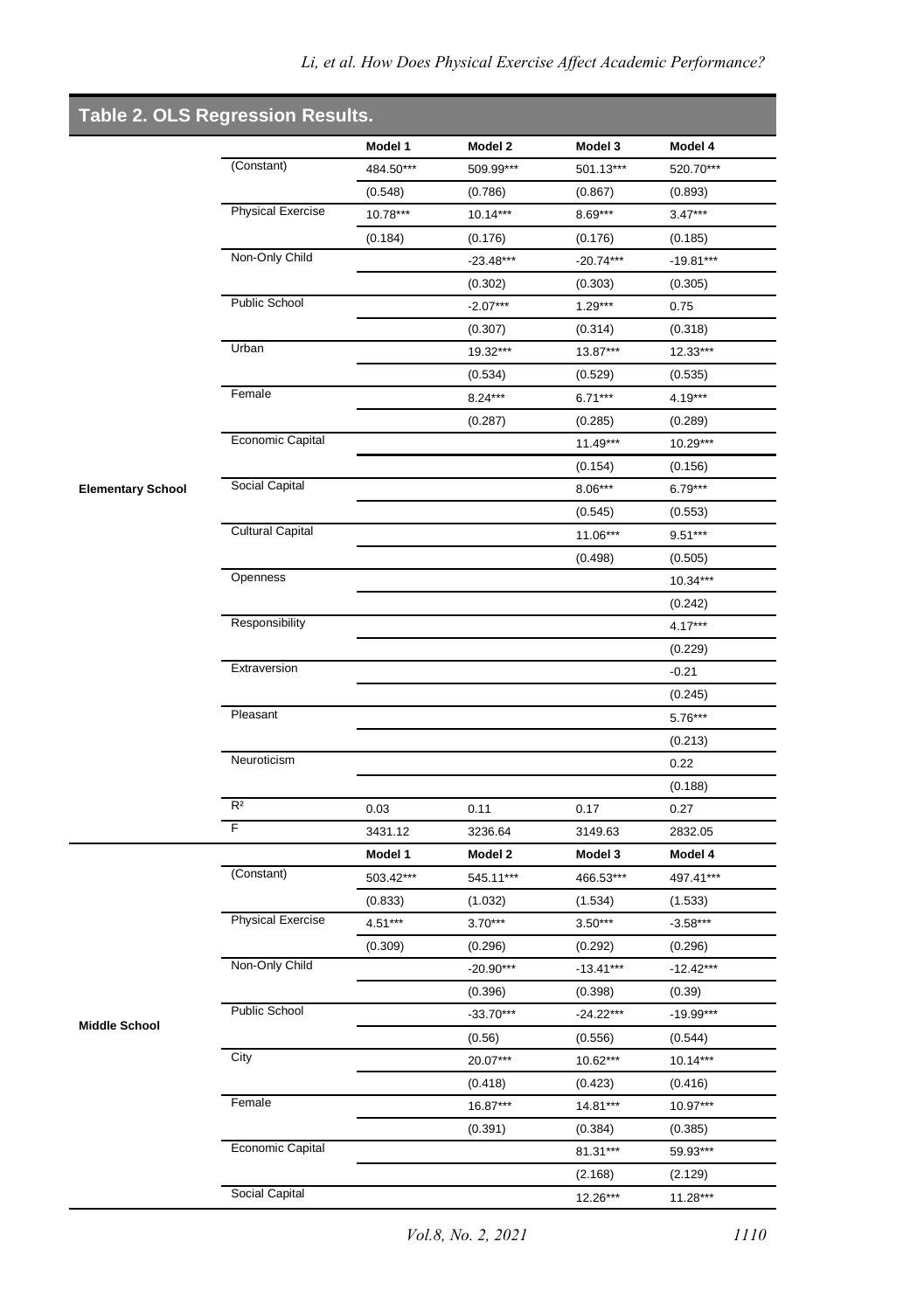|                                                                                                                                                         |                         |         |         | (0.816)  | (0.801)     |  |  |  |
|---------------------------------------------------------------------------------------------------------------------------------------------------------|-------------------------|---------|---------|----------|-------------|--|--|--|
|                                                                                                                                                         | <b>Cultural Capital</b> |         |         | 44.22*** | 36.71***    |  |  |  |
|                                                                                                                                                         |                         |         |         | (0.807)  | (0.793)     |  |  |  |
|                                                                                                                                                         | Openness                |         |         |          | 27.95***    |  |  |  |
|                                                                                                                                                         |                         |         |         |          | (0.303)     |  |  |  |
|                                                                                                                                                         | Responsibility          |         |         |          | $9.27***$   |  |  |  |
|                                                                                                                                                         |                         |         |         |          | (0.284)     |  |  |  |
|                                                                                                                                                         | Extraversion            |         |         |          | $-10.49***$ |  |  |  |
|                                                                                                                                                         |                         |         |         |          | (0.325)     |  |  |  |
|                                                                                                                                                         | Pleasant                |         |         |          | $4.44***$   |  |  |  |
|                                                                                                                                                         |                         |         |         |          | (0.319)     |  |  |  |
|                                                                                                                                                         | Neuroticism             |         |         |          | $-7.23***$  |  |  |  |
|                                                                                                                                                         |                         |         |         |          | (0.23)      |  |  |  |
|                                                                                                                                                         | R <sup>2</sup>          | 0.002   | 0.09    | 0.16     | 0.29        |  |  |  |
|                                                                                                                                                         | F                       | 213.088 | 2288.96 | 2653.349 | 3159.02     |  |  |  |
| Note: () is the standard error of the coefficient; * represents the significance level, where * is $P < 0.1$ , ** is $P < 0.05$ , *** is $P <$<br>0 O 1 |                         |         |         |          |             |  |  |  |

rated physical exercise variables; models 2 and 3 incorporated background control variables to estimate the positive effects of physical exercise; model 4 incorporated noncognitive abilities variables to build a full model, analyzed the positive impact, and initially discuss the impact mechanism of physical exercise. Before regression, the white collinearity test was performed on the sample data. There was no collinearity problem between the variables, and there was no obvious heteroscedasticity. The regression coefficients and standard errors of the samples are shown in **Table 2**.

From the results in **Table 2**, physical exercise had different effects in elementary schools and middle schools. In models 1-3, physical exercises all positively predicted the academic performance of elementary and middle school students. As the model variables increased, the regression coefficients decreased. The regression coefficient in the elementary school sample was always positive; in the middle school sample, after adding non-cognitive variables, the student's academic performance was significantly negatively predicted by the physical exercise, the regression coefficient was - 3.60, and the significance level reached 0.01. On the whole, regardless of whether there was a mediating effect, the positive impact of physical exercise existed in the elementary school stage. However, after controlling the influence of background variables and non-cognitive abilities in the middle school stage, the positive effect of physical exercise turned into an "inhibition" effect. Each time a student's physical exercise time was increased by one unit, their academic performance dropped by 3.60 points instead.

## *Regression Analysis Results of Non-Cognitive Abilities*

In addition to the high correlation between physical exercise and students' academic performance, this research also demonstrated the high correlation between noncognitive abilities and academic performance. First of all, from model 4 of the elementary school and middle school samples, we found that the three dimensions of openness,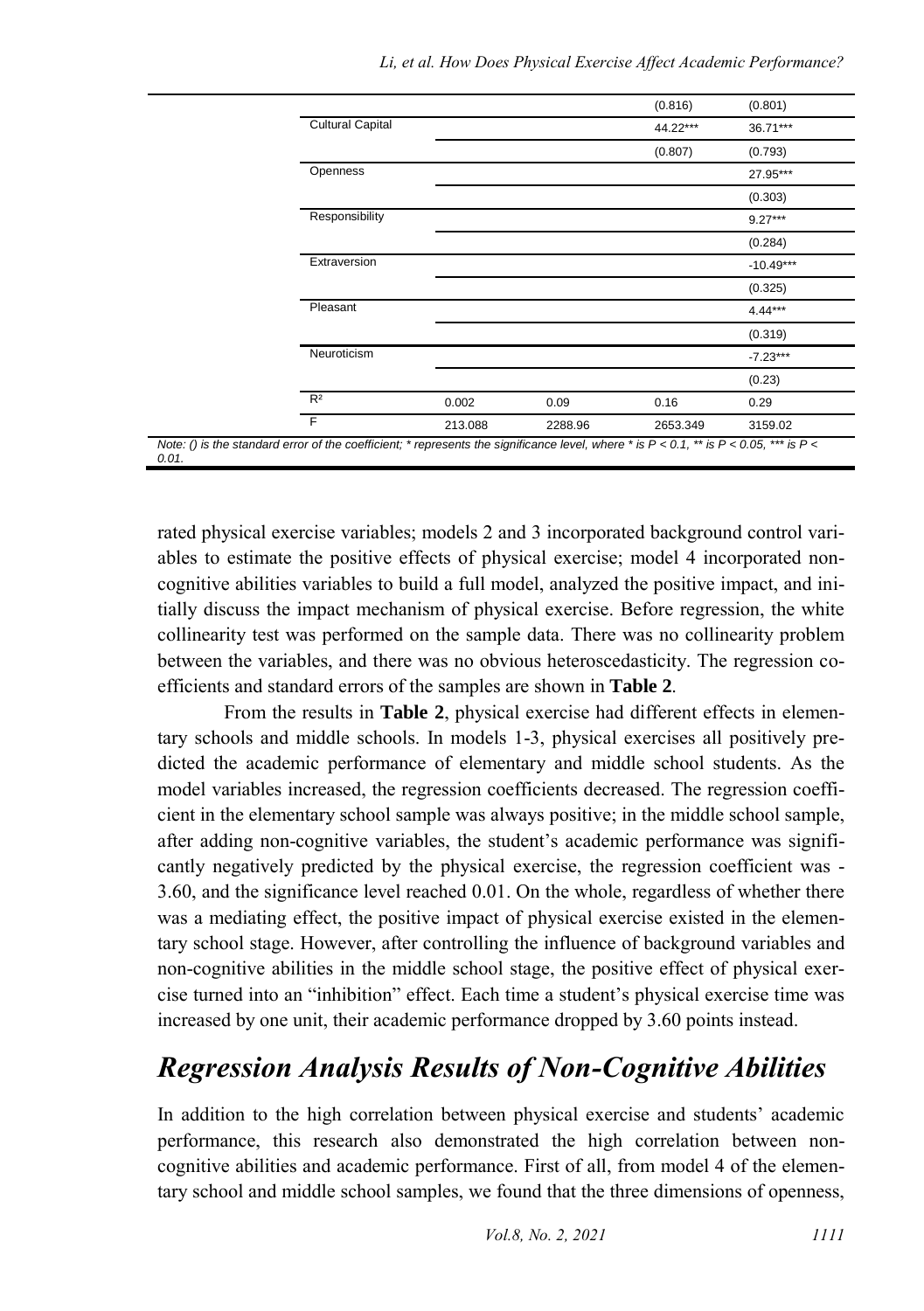conscientiousness and agreeableness all positively and significantly predicted students' academic performance, which was consistent with the results of foreign empirical research. The effect sizes of the three dimensions were further calculated. In the elementary school sample, the effect sizes of the three dimensions were 0.195, 0.076 and 0.104, respectively, while the middle school sample were 0.379, 0.129 and 0.056, respectively. The above results showed that non-cognitive abilities could help students improve their academic performance. In its interior, the effects of each personality trait were different in different stages, but the openness was always in a higher position. That means students who is enthusiastic about new things and willing to challenge often promotes academic performance the most.

# *Regression Analysis Results of Other Variables*

In terms of background variables, while controlling for the influence of other variables, the results of all models showed that students with non-only-child status had lower academic performance than students with only-child status. This may be because onlychild families often have more investment space for students' academic or nonacademic tutoring. In addition, the academic performance of urban students was higher than that of rural students, and the regression coefficient interval was located in [9.53, 19.99], indicating that the issue of regional education equity needs to be improved. Previous studies had agreed that a good family background would improve students' academic performance. In this study, the higher the stock of economic, social, and cultural capital of a student's family, the higher their academic performance would be, consistent with previous research results.

## *Analysis of the Impact Mechanism of Physical Exercise*

From the regression coefficients of model 1 to model 4, the coefficient of physical exercise gradually decreased, especially after adding the five dimensions of non-cognitive abilities; the coefficients of elementary school and middle school decreased significantly, which preliminarily explained mediating effect statistically. In order to visually present the role of each non-cognitive dimension in the influence mechanism, amos22.0 software was used to construct an intermediary model to draw a path diagram. The regression path diagram is shown in **Figure 1**.

From the path diagram of the elementary school sample, the five non-cognitive dimensions would be significantly positively predicted by the physical exercise, and the regression coefficients were similar. All were significant at the level of 0.01, indicating that physical exercise can effectively shape all aspects of personality traits. The second half of the path was significant at the 0.01 level. The mediation effect calculation showed that the mediation effect of openness, conscientiousness, and agreeableness was more prominent, which were 28.43%, 10.95%, and 14.00%, respectively.

But unlike elementary schools, there were certain differences in the effects of physical exercise on the five non-cognitive dimensions in the middle school samples. **Figure 2** showed that in terms of regression coefficients, the entire five dimensions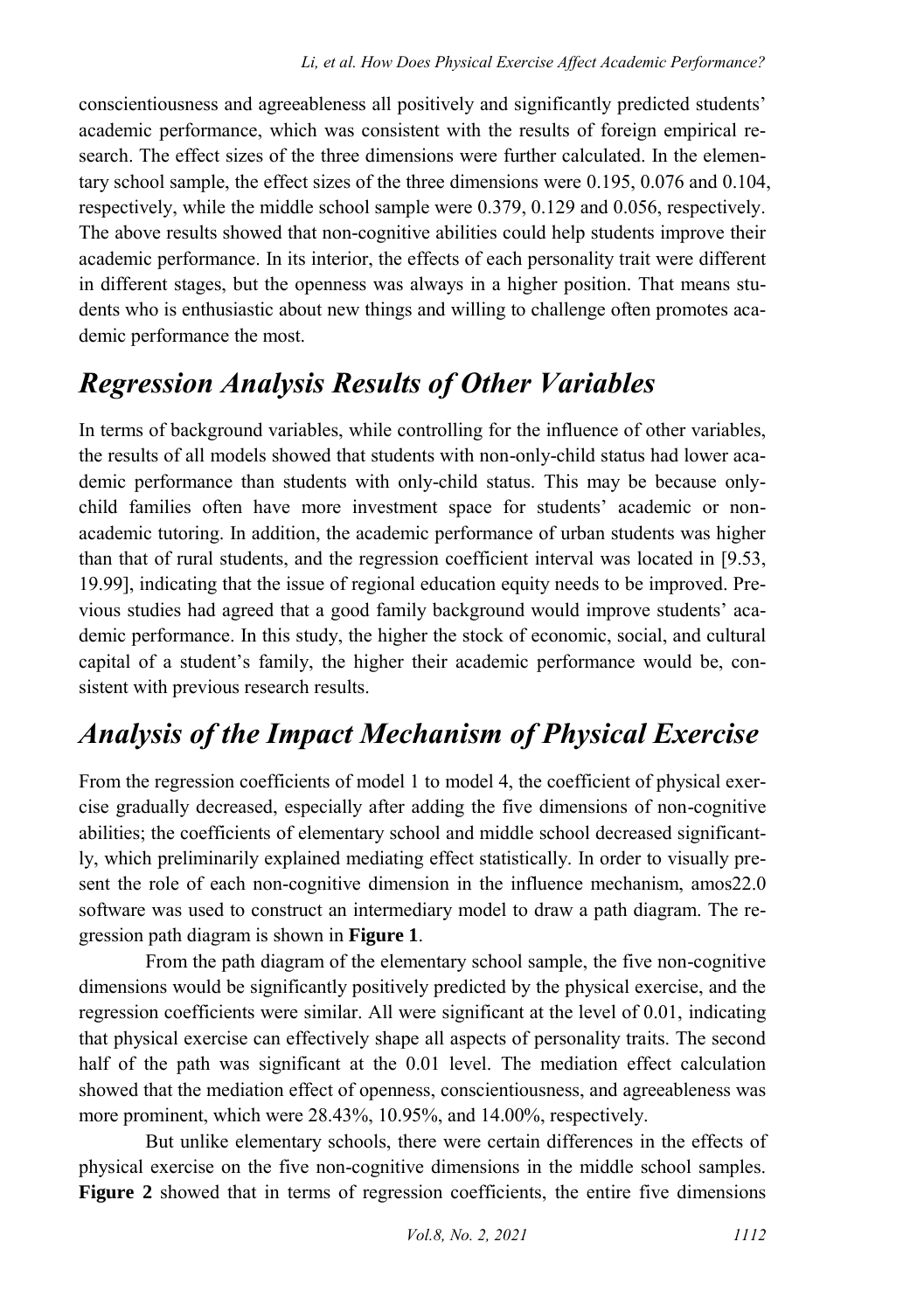

**Figure 1. Elementary School Stage Road Map.**



**Figure 2. Middle School Stage Road Map.**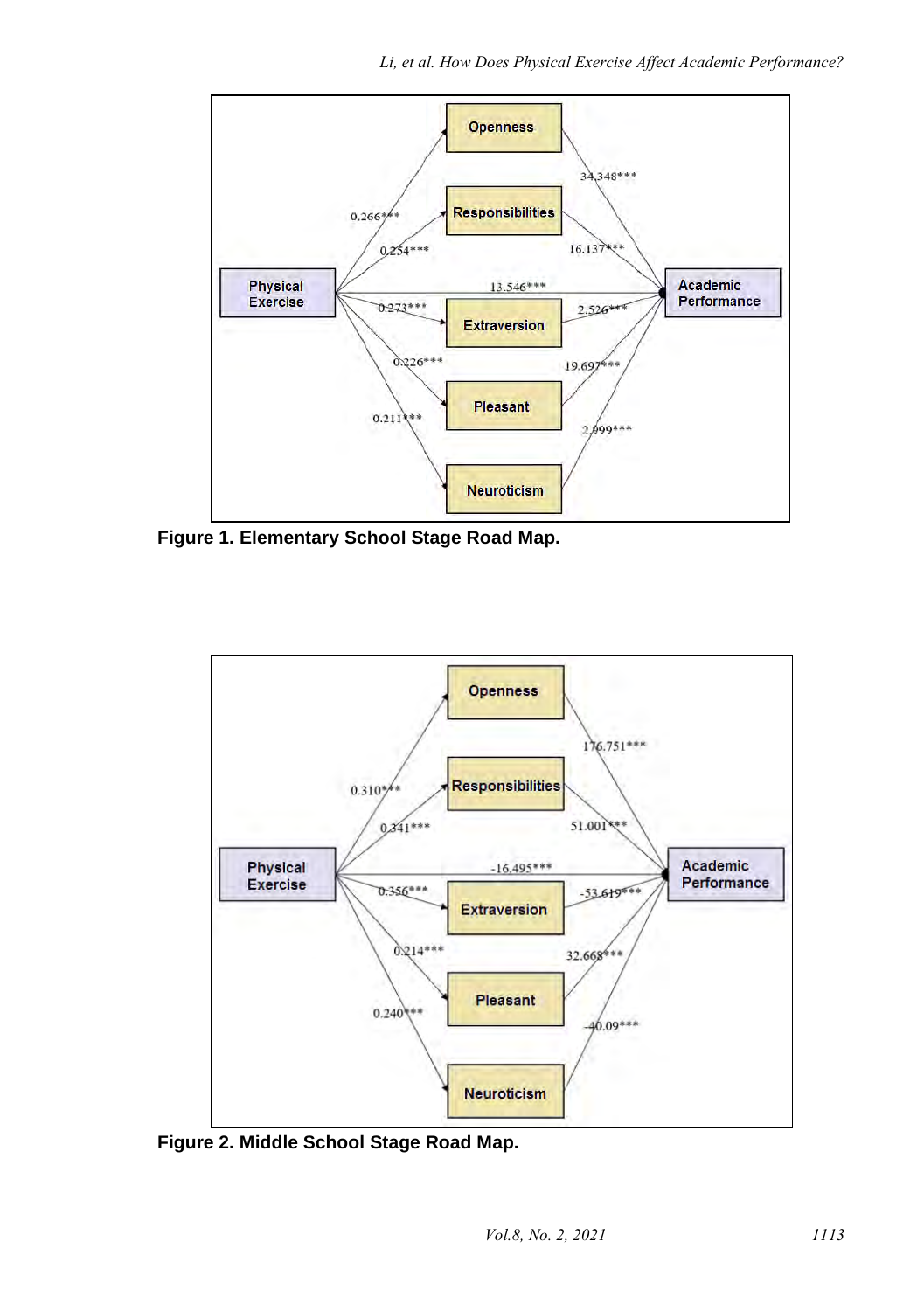could be affected by physical exercises, which were all significant at the level of 0.01. In the second half of the path, the entire dimension could predict academic performance while the extraversion and the neuroticism predict negatively. Among them the openness could predict academic performance much more strongly than other dimensions. After calculating the mediation effect, the mediation effect of the openness was the largest, reaching 41.17%, second of which is extroversion, only reach 13.52%. Conscientiousness, agreeableness and neuroticism were 12.45, 6.44% and 8.61%, respectively. Moreover, the direct effect is negative. The above results showed that students at the elementary school could directly improve academic performance through physical exercise and could also indirectly improve academic performance to a greater extent by shaping the personality traits of openness, conscientiousness, and agreeableness. Through shaping extraversion and neuroticism personality, physical exercise could indirectly promote academic performance to a lesser degree. However, middle school students are under the burden of academic burden, the relationship between academic performance and physical exercise was very delicate. On the one hand, physical exercise did not directly promote the improvement of academic performance. On the other hand, physical exercise could greatly indirectly promote academic performance by shaping openness personality whose mediating effect was more significant than the direct effect of physical exercise.

### **Discussion**

## *Physical Exercise Can Directly or Indirectly Promote the Improvement of Academic Performance*

"Sports have the power to change the world." However, physical fitness is just the tip of the iceberg of the value of physical exercise. In the regression and mediating effect analysis of this study, physical exercise, whether in the elementary school sample or the middle school sample, was found to directly or indirectly improve academic performance. In the elementary school sample, physical exercise could reduce the burden and increase adolescents' academic work efficiency and alleviate the educational equity brought about by the differences in students' family backgrounds. This was consistent with the early research results of Yin et al. (2014), focusing on the positive effects of long-term physical exercise. However, we have again demonstrated this view under the influence of other variables under better control. In addition, this study also found that the direct effect of physical exercise in middle school samples is negative, which is contrary to the conclusions of many studies (Fang, 2020; Fang et al., 2021; Lu et al., 2014). The reason is that, on the one hand, we believe that this research has selected more intermediate variables and brought the variable of non-cognitive abilities into the regression model. This effectively stripped off the effect of physical exercise statistically and obtained more accurate coefficients (Wen et al., 2004; Wen et al., 2014).

On the other hand, in theory, middle school students and elementary school students have differences in psychology, physiology, and cognition, or there may be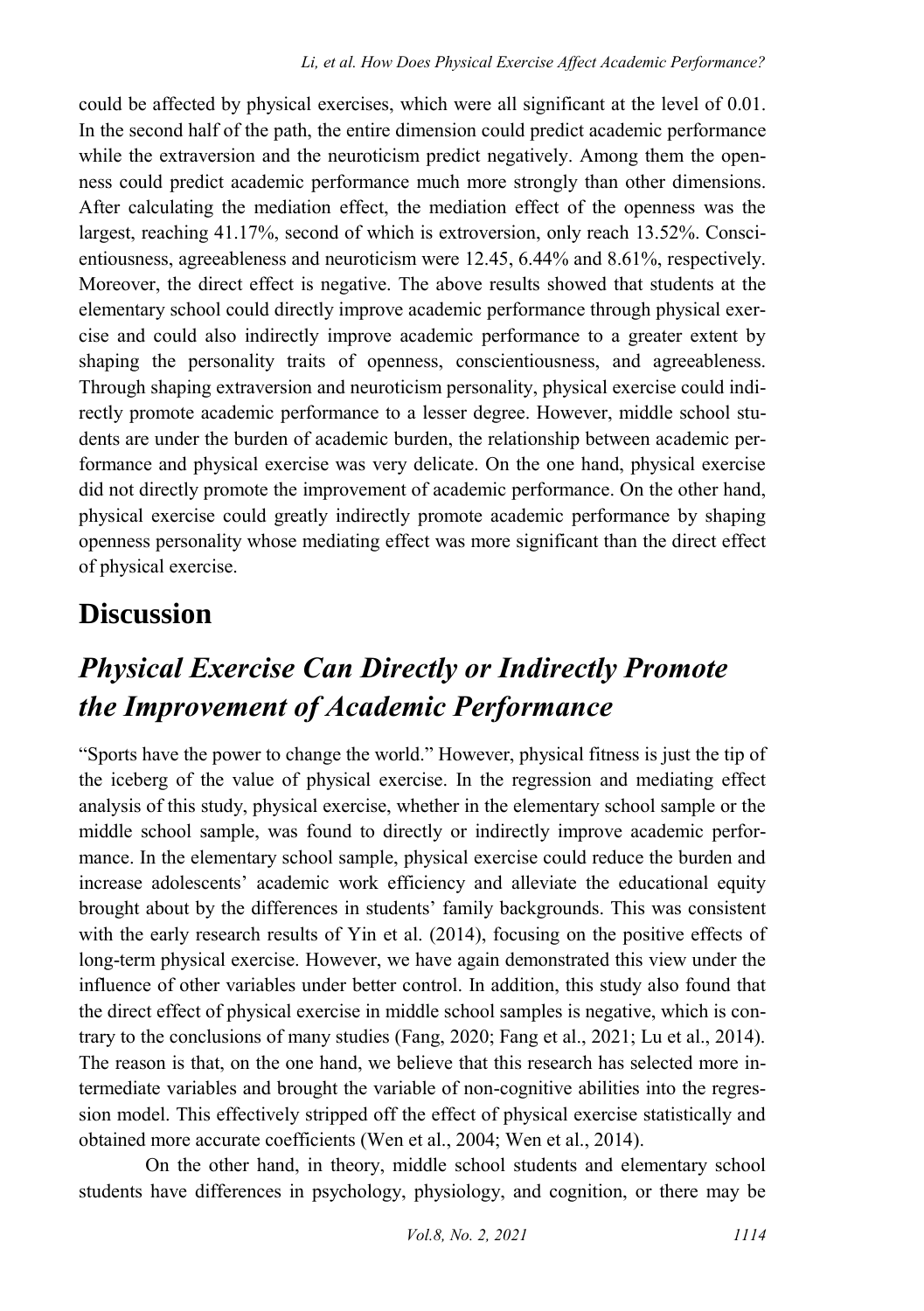two different influence mechanisms. This ultimately leaded to the fact that physical exercise cannot directly promote students' academic performance among middle school students. However, the mediating effect of non-cognitive abilities allows physical exercise to improve students' academic performance indirectly. Therefore, physical exercise seems to "squeeze" students' academic time but the relationship between academic time and performance is not linear (Shen, 2014; Zou & Tan, 2013). Therefore, finding the best advantages of academic time and proper planning of time investment can maximize the marginal effect of chemical industry time and effectively exert the positive impact of physical exercise. Therefore, the concept of family education should shift from the original "focusing on academics and neglecting sports" to "grasp both academics and sports"; to achieve mutual complement, reduce burdens and increase efficiency.

# *Differences Exist in the Impact Mechanism of Physical Exercise between Elementary School and Middle School.*

As mentioned above, middle school and elementary school may have two different influence mechanisms. The academic performance of elementary school students is directly and positively promoted by physical exercise and can be positively promoted by physical exercise through the five non-cognitive dimensions. On the other hand, the improvement of the academic performance of middle school students depends on physical exercise through the indirect effects of openness and agreeableness. Research on the role of non-cognitive abilities in the influence mechanism of physical exercise is scarce in China. The only study that failed to consider the multidimensional and complex concept of non-cognitive abilities, instead of using a single variable, the results obtained are not robust (Dong et al., 2020). This study built the dimension of non-cognitive abilities based on the NEO-FFT Theory and deeply analyzed the role of each sub-dimension in the influence mechanism. Middle school students rely on indirect effects, and we believed it might be that middle school students have higher non-cognitive abilities than elementary school students. Previous studies found that students of different ages have significant differences in the scores of the five dimensions (Nie et al., 2011), which made the marginal effect of physical exercise on non-cognitive abilities decline. Therefore, the promotion of academic performance will not be as apparent as the elementary school stage. But on the whole, there is a very high correlation between physical exercise and non-cognitive abilities. Physical exercise effectively shapes students' positive personality, helps students accept new things and better restraint ability, and finally, through these abilities, effectively promotes academic performance.

## *Open Personality Traits Play a Key Role*

The immense theoretical contribution of this research is to compare the effects of the five dimensions of non-cognitive abilities rather than simply discussing whether noncognitive skills play a role. At present, the academic circle is still inconclusive as to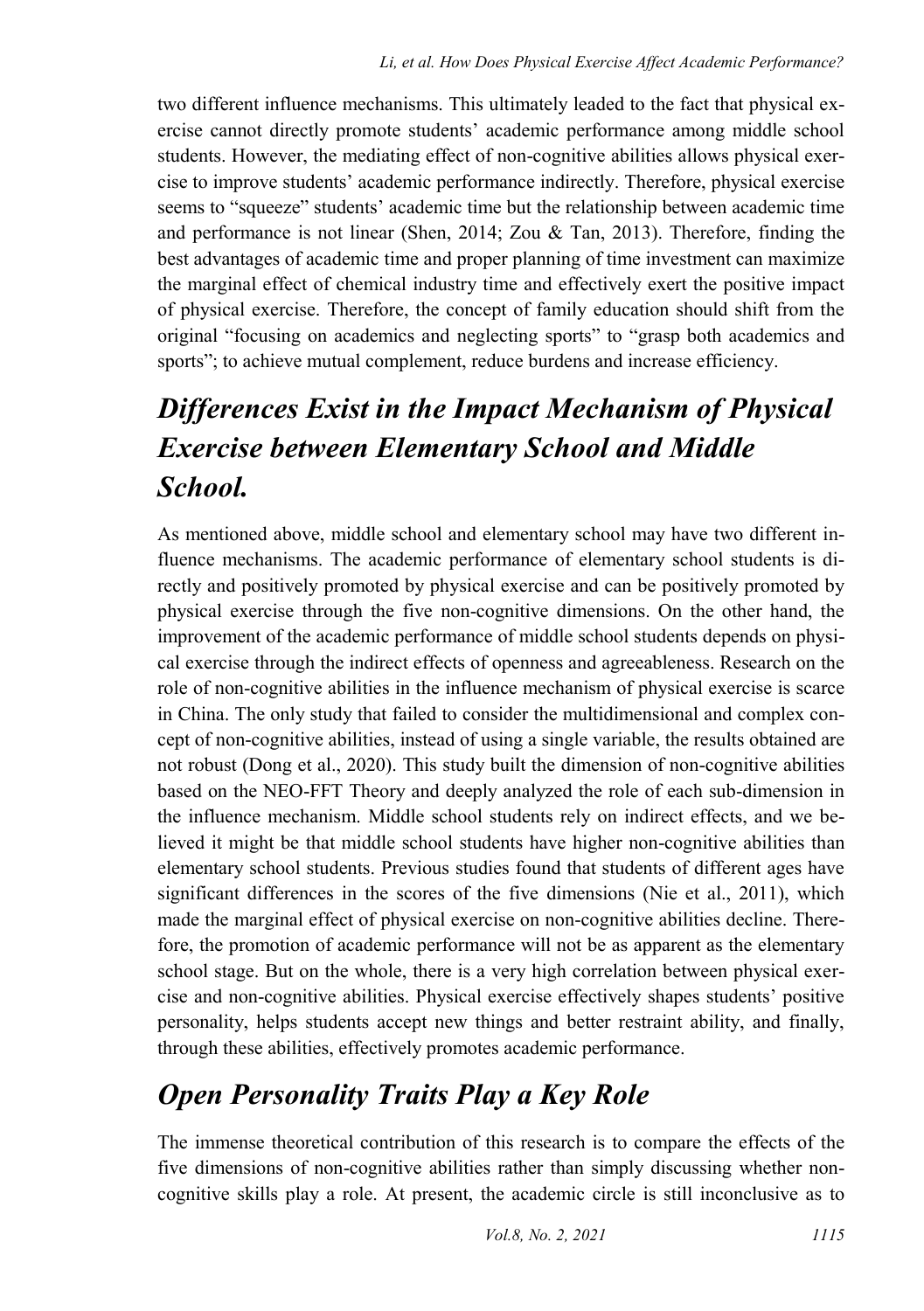which dimension of the five personality can effectively promote the improvement of academic performance. Under the premise of the independent variable of physical exercise, this study found that the mediating effect of openness personality is the greatest. This can show that physical exercise can help shape students' openness personalities and it also shows that students with more assertive openness personalities are more likely to exert the positive effects of physical exercise. Students with strong openness personalities can often use "wisdom" to summarize their behavior (Liu, 2001), and they are willing to actively seek solutions to problems and win external support (An, 2017). Specifically, in this study, students with open personality traits are less afraid of difficulties, have higher expectations of themselves, and can effectively use the learning methods learned in the classroom. These positive behaviors can effectively promote the improvement of academic performance. In physical exercises, especially in competitive sports activities, students have ample opportunities and possibilities to try new methods while striving to achieve competitive goals and develop a behavioral pattern that uses new methods rationally and is not afraid of difficulties. This experience will also be transferred to classroom learning to help them no longer be fearful of the challenges in the classroom learning so that they can communicate with teachers and parents, seek methodological support, and ultimately achieve the improvement of academic performance. In other words, physical exercise can improve academic performance because it has the effect of enhancing students' classroom performance, such as enhancing attention, which is consistent with the conclusions reached by some foreign studies (Grieco, 2009; Mahar et al., 2006).

### *Study Limitation and Perspective*

This study demonstrated the positive effects of physical exercise and analyzed the mediating impact of non-cognitive abilities with the help of the NEO-FFI Theory. In response to the three problems established in the study, the following conclusions are drawn: physical exercise positively can improve students' academic performance. Furthermore, this positive effect is achieved by physical exercise through non-cognitive abilities. Among them, the openness personalities shaped by physical exercise are the most important. But this study still has limitations.

Firstly, the measurement of NEO-FFI Theory is incomplete compared with the measurement in psychological research and includes fewer questions. Secondly, the physical exercise variable is set as a level variable, not a continuous variable that can characterize the duration, which may make the research results miss some valuable findings, such as the optimal interval and nonlinear relationship of physical exercise. Thirdly, the direct effect in the midlle school sample was negative, which is somewhat contradictory to previous studies. In addition to the mediating effect of non-cognition, we believe endogeneity is what makes this happen and some matching methods should be used in later studies.

## **Conclusion and Suggestion**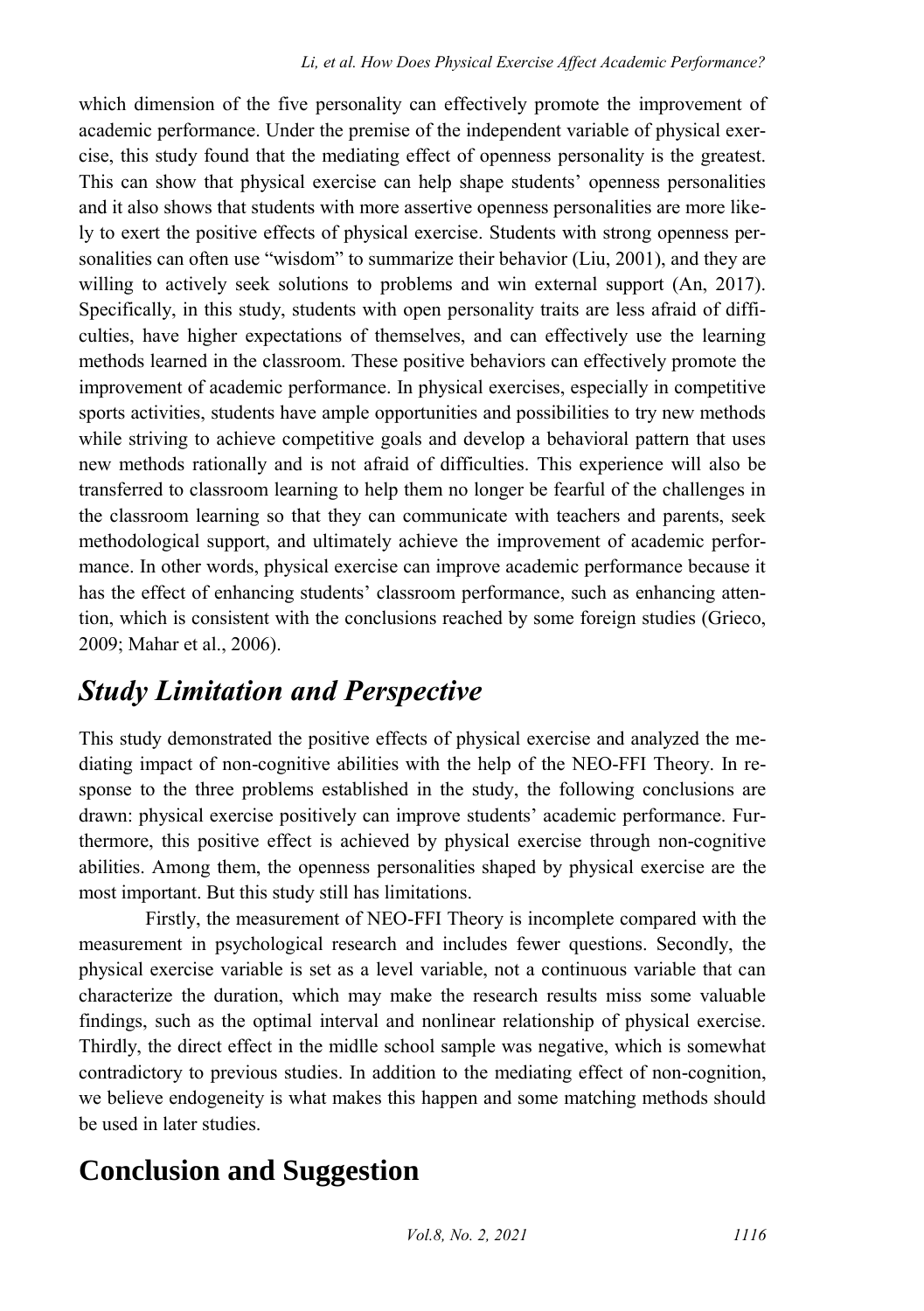# *Change Ideas, and Promote the Development of both Academics and Sports*

Health and education are both essential components of human capital, and the two should be equally important. This study verified the positive effects of physical exercise. Educators need to realize that physical exercise has a role that other academic investments cannot replace as a health investment. Therefore, we should abandon the educational concept of "emphasizing academics over sports," leaving enough time for students' physical exercises and providing necessary support. Parents can regularly participate in physical conditioning with their children, enhancing the parent-child relationship and improving their academic performance. Teachers can use sports activities or competitions to cultivate children's competitive spirit to develop positive behavior patterns and personality qualities and thus have better classroom performance.

# *Pay Attention to Non-Cognitive Abilities and Open the "Black Box" of Physical Exercise*

This research has discovered the mediating role of non-cognitive abilities in the influence of physical exercise, which shows that in the black box of physical exercise and academic performance, previous studies have indeed overlooked some key variables. As a critical skill, non-cognitive abilities will be one of the core qualities of future students. Therefore, all educators and researchers should integrate students' non-cognitive abilities into scientific research and classroom teaching and strive to find efficient and quick ways to improve non-cognitive abilities.

# *Pay Attention to the Cultivation of Openness Personality and Realize Efficient Classroom Learning*

Open personality was found to play an essential role in the influence mechanism of physical exercise in this study, and it has a considerable effect on academic performance. Therefore, in daily family education, parents should attach importance to communication with their children and allow children to be open to competition and difficulties. Teachers should "teach students how to fish, not just give fish." It is necessary to emphasize the importance of methods and let students develop the habit of using strategies to learn knowledge, which improves classroom efficiency and benefits students' long-term development.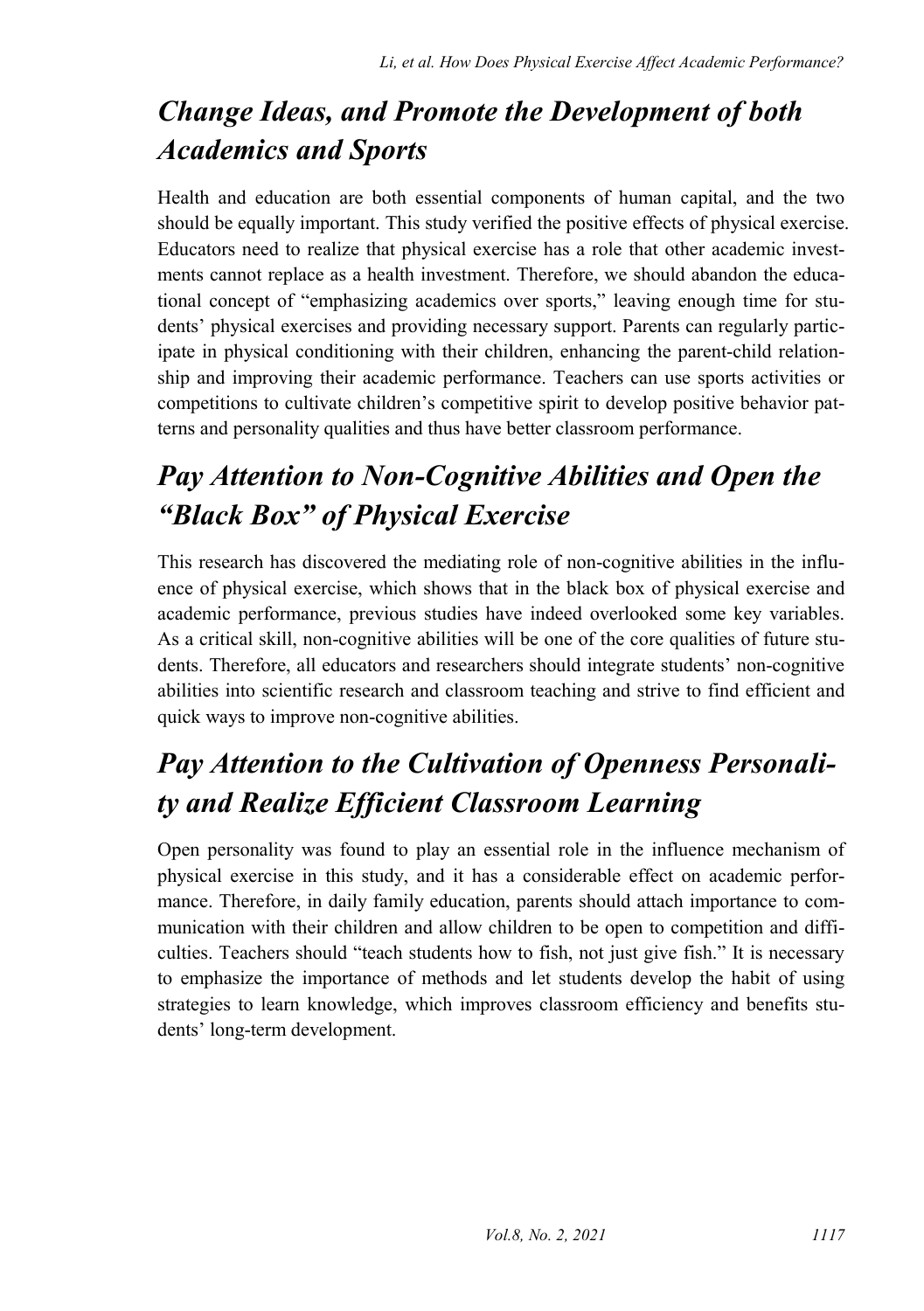#### **References**

- Álvarez-Bueno, C., Pesce, C., Cavero-Redondo, I., Sánchez-López, M., Garrido-Miguel, M., & Martínez-Vizcaíno, V. (2017) Academic achievement and physical activity: A meta-analysis. *Pediatrics*, 140(6):e20171498. DOI: <https://doi.org/10.1542/peds.2017-1498>
- An, Y., Huang, Q., Gu, W., & Fu, H. (2017). The impact of open personality on posttraumatic growth of college students: a moderated mediation effect. *Studies of Psychology and Behavior*, 15(6):815-823. [Chinese] [http://www.cnki.com.cn/article/cjfdtotal-](http://www.cnki.com.cn/article/cjfdtotal-clxw201706014.htm)

[clxw201706014.htm](http://www.cnki.com.cn/article/cjfdtotal-clxw201706014.htm) 

Bailey, R., Armour, K., Kirk, D., Jess, M., Pickup, I., Sandford, R., & BERA Physical Education and Sport Pedagogy Special Interest Group. (2009). The educational benefits claimed for physical education and school sport: An academic review. *Research Papers in Education*, 24(1):1-27. DOI:

[https://doi.org/10.1080/026715207018098](https://doi.org/10.1080/02671520701809817) [17](https://doi.org/10.1080/02671520701809817) 

- Costa, P.T., & McCrae, R.R. (1988). Personality in adulthood: A six-year longitudinal study of self-reports and spouse ratings on the NEO Personality Inventory. *Journal of Personality and Social Psychology*, 54(5):853-863. DOI: [https://doi.org/10.1037/0022-](https://doi.org/10.1037/0022-3514.54.5.853) [3514.54.5.853](https://doi.org/10.1037/0022-3514.54.5.853)
- Dong, Y., & Zhu, C. (2020). A study on adolescents' extracurricular sports on academic performance: Also on the mediating effect of non-cognitive abilities. *Journal of Sports Research*, 34(6):52-62. [Chinese] DOI:

[https://doi.org/10.15877/j.cnki.nsic.20210](https://doi.org/10.15877/j.cnki.nsic.20210108.005) [108.005](https://doi.org/10.15877/j.cnki.nsic.20210108.005) 

Fang, C., & Huang, B. (2021). Can physical exercise promote the cognitive development of adolescents? An Empirical Study Based on the Data of China Education Tracking Survey. *Journal of East China* 

*Normal University (Educational Sciences)*, 39(3):84-98. [Chinese] DOI: [https://doi.org/10.16382/j.cnki.1000-](https://doi.org/10.16382/j.cnki.1000-5560.2021.03.008) [5560.2021.03.008](https://doi.org/10.16382/j.cnki.1000-5560.2021.03.008) 

- Fang, L. (2020). The effect of physical exercise on adolescents' cognitive ability and academic performance. *China Sport Science*, 40(4):35-41. [Chinese] DOI: <https://doi.org/10.16469/j.css.202004004>
- Gabbard, C., & Barton, J. (1979) Effects of physical activity on mathematical computation among young children. *Journal of Psychology*, 103(3):287-288.

[https://www.researchgate.net/publication/](https://www.researchgate.net/publication/234574145_Effects_of_Physical_Activity_on_Mathematical_Computation_among_Young_Children) 234574145 Effects of Physical Activity [\\_on\\_Mathematical\\_Computation\\_among\\_](https://www.researchgate.net/publication/234574145_Effects_of_Physical_Activity_on_Mathematical_Computation_among_Young_Children) [Young\\_Children](https://www.researchgate.net/publication/234574145_Effects_of_Physical_Activity_on_Mathematical_Computation_among_Young_Children) 

- Gleason, G.T., & Gleason, G.T. (1958). The relationship between variability in physical growth and academic achievement among third-and fifth-grade children. *The Journal of Educational Research*, 51(7):521-527. DOI: [https://doi.org/10.1080/00220671.1958.10](https://doi.org/10.1080/00220671.1958.10882497) [882497](https://doi.org/10.1080/00220671.1958.10882497)
- Grieco, L.A., Jowers, E.M., & Bartholomew, J.B. (2009). Physically active academic lessons and time on task: The moderating effect of body mass index. *Medical Science in Sports and Exercise*, 41(10):1921- 1926. DOI:

[https://doi.org/10.1249/mss.0b013e3181a](https://doi.org/10.1249/mss.0b013e3181a61495) [61495](https://doi.org/10.1249/mss.0b013e3181a61495) 

- Hinkle, J.S., Tuckman, B.W., & Sampson, J.P. (1993). The psychology physiology and the creativity of middle school aerobic exercises. *Elementary School Guidance Counseling*, 28(2):133-145. <https://www.jstor.org/stable/42869141>
- Huang, G., & Xie, Y. (2017). The impact of cognitive abilities and non-cognitive abilities on youth labor income returns. *Chinese Youth Study*, 29(2):56-64+97. [Chinese] DOI:

[https://doi.org/10.19633/j.cnki.11-](https://doi.org/10.19633/j.cnki.11-2579/d.2017.02.009) [2579/d.2017.02.009](https://doi.org/10.19633/j.cnki.11-2579/d.2017.02.009)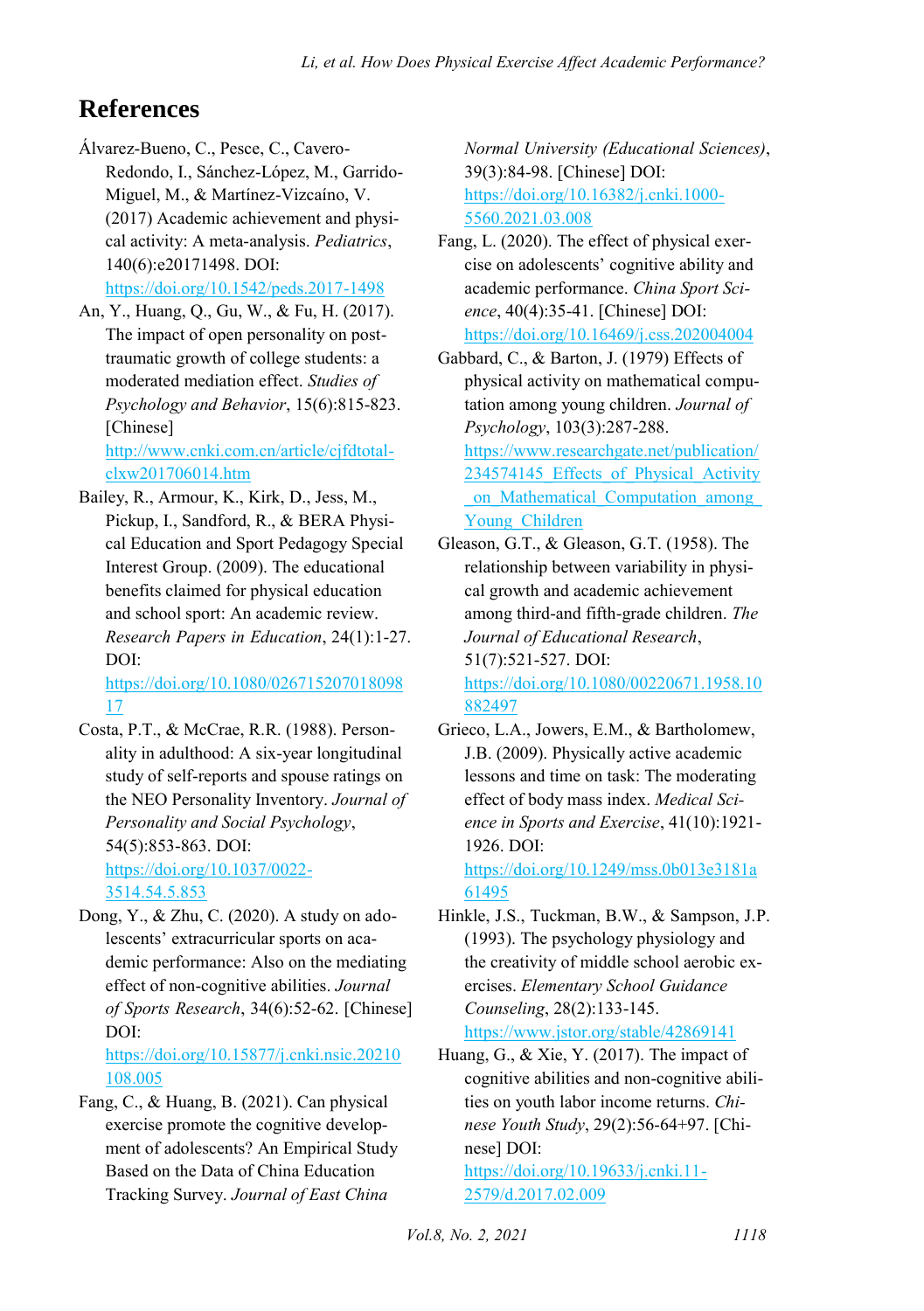- Jiang, Y., Yang, Y., & Xing, S. (2016). A review of research progress on sports promoting children's academic achievement and its mechanism. *Journal of Physical Education*, 23(5):86-92. [Chinese] DOI: [https://doi.org/10.16237/j.cnki.cn44-](https://doi.org/10.16237/j.cnki.cn44-1404/g8.20160721.002) [1404/g8.20160721.002](https://doi.org/10.16237/j.cnki.cn44-1404/g8.20160721.002)
- Jin, Y. (2001). Imputation adjustment of missing data. *Journal of Applied Statistics and Management*, 20(6):47-53. [Chinese] DOI: [https://doi.org/10.13860/j.cnki.sltj.2001.0](https://doi.org/10.13860/j.cnki.sltj.2001.06.012) [6.012](https://doi.org/10.13860/j.cnki.sltj.2001.06.012)
- Li, L, & Ji, L. (2016). Research progress on the impact of physical exercise on students' academic performance. *Journal of Beijing Sport University*, 39(9):82-90. [Chinese] DOI: [https://doi.org/10.19582/j.cnki.11-](https://doi.org/10.19582/j.cnki.11-3785/g8.2016.09.013) [3785/g8.2016.09.013](https://doi.org/10.19582/j.cnki.11-3785/g8.2016.09.013)
- Li, L. (2018). Research on the influence of physical activity on the academic performance of elementary and middle school students in my country and its intermediate variables. Dissertation; Shanghai: East China Normal University. [Chinese] [http://cdmd.cnki.com.cn/article/cdmd-](http://cdmd.cnki.com.cn/article/cdmd-10269-1018710743.htm)[10269-1018710743.htm](http://cdmd.cnki.com.cn/article/cdmd-10269-1018710743.htm)
- Mahar, M.T., Murphy, S.K., Rowe, D.A., Golden, J., Shields, A.T., & Raedeke, T.D. (2006). Effects of a classroom-based program on physical activity and on-task behavior. *Medical Science in Sports and Exercise*, 38(12):2086-2094. DOI: [https://doi.org/10.1249/01.mss.000023535](https://doi.org/10.1249/01.mss.0000235359.16685.a3) [9.16685.a3](https://doi.org/10.1249/01.mss.0000235359.16685.a3)
- Nie, Y., Yang, A., & Zeng, M. (2011). The relationship between adolescents' metacognition, Big Five personality and learning adaptation behaviors. *Psychological Development and Education*, 27(2):151- 157. [Chinese] DOI: [https://doi.org/10.16187/j.cnki.issn1001-](https://doi.org/10.16187/j.cnki.issn1001-4918.2011.02.011) [4918.2011.02.011](https://doi.org/10.16187/j.cnki.issn1001-4918.2011.02.011)
- Pang, X. (2004). Discussion on related issues in the processing of missing data. *Statistics and Information Forum*, 11(5):29-32. [Chinese] DOI:

[https://doi.org/10.3969/j.issn.1007-](https://doi.org/10.3969/j.issn.1007-3116.2004.05.007) [3116.2004.05.007](https://doi.org/10.3969/j.issn.1007-3116.2004.05.007) 

Peña-López, I. (2016) PISA 2015 Results (Volume II): Policies and Practices for Successful Schools, [M]. Paris: OECD Publishing:126-132. [http://dx.doi.org/10.1787/9789264267510](http://dx.doi.org/10.1787/9789264267510-en) [-en](http://dx.doi.org/10.1787/9789264267510-en) 

Shen, X. (2014). Exploring the rationality of the study time of Shanghai middle school students based on PISA data. *Research in Educational Development*, 33(4):9-14. [Chinese]

[http://www.cnki.com.cn/Article/CJFDTot](http://www.cnki.com.cn/Article/CJFDTotal-SHGJ201404005.htm) [al-SHGJ201404005.htm](http://www.cnki.com.cn/Article/CJFDTotal-SHGJ201404005.htm) 

- Tomporowski, P.D., Lambourne, K., & Okumura, M.S. (2011).Physical activity interventions and children's mental function: An introduction and overview. *Preventive Medicine*, 52(S1):3-9. DOI: [https://doi.org/10.1016/j.ypmed.2011.01.0](https://doi.org/10.1016/j.ypmed.2011.01.028) [28](https://doi.org/10.1016/j.ypmed.2011.01.028)
- Wang, D. (1994). Classification of Big Five Factors in the Research of Personality Traits. *Advances in Psychological Science*, 12(1):34-41. [Chinese] [http://www.cnki.com.cn/Article/CJFDTot](http://www.cnki.com.cn/Article/CJFDTotal-XLXD401.006.htm) [al-XLXD401.006.htm](http://www.cnki.com.cn/Article/CJFDTotal-XLXD401.006.htm)
- Wang, J., Huang, Z., & Li, H. (2016). A metaanalysis of the influence of physical activity on the learning performance of children and adolescents. *Journal of Capital University of Physical Education and Sports*, 28(6):560-565+571. [Chinese] DOI[: https://doi.org/10.14036/j.cnki.cn11-](https://doi.org/10.14036/j.cnki.cn11-4513.2016.06.016) [4513.2016.06.016](https://doi.org/10.14036/j.cnki.cn11-4513.2016.06.016)
- Wen, X. (2015). The effect of physical exercise on adolescents' cognitive ability and academic performance: the history, current situation, and future of research. *China Sport Science*, 35(3):73-82. [Chinese] DOI:

<https://doi.org/10.16469/j.css.2015.03.010>

Wen, Z., & Ye, B. (2014). Mediating effect analysis: method and model development. *Advances in Psychological Science*, 22(5):731-745. [Chinese]